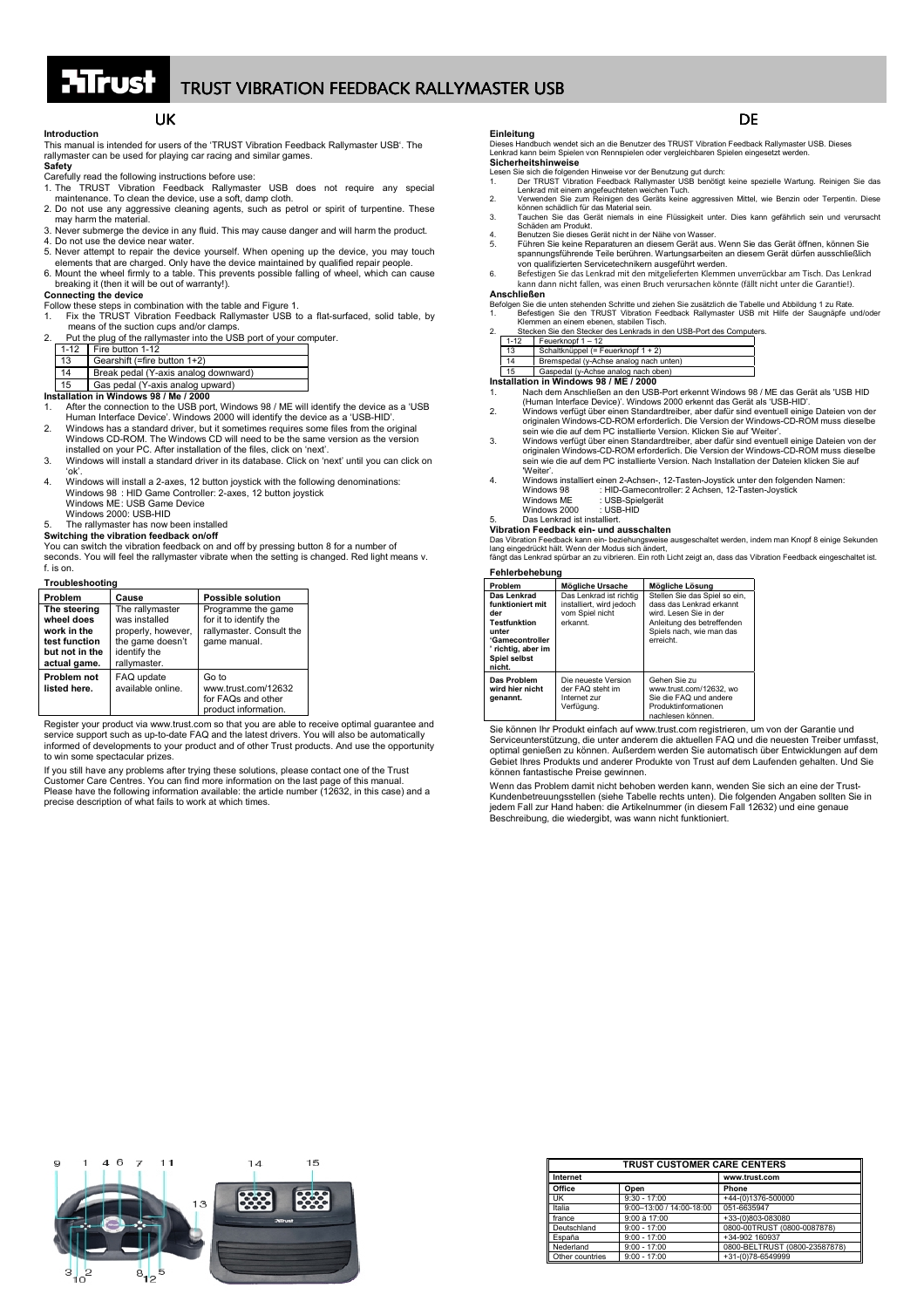## **Introduction**

Ce manuel est destiné aux utilisateurs du 'TRUST Vibration Feedback Rallymaster USB'. Le volant s'utilise pour des jeux de courses ou autres jeux similaires.

**Sécurité** Avant utilisation, lisez attentivement les instructions suivantes :

- 1. Le TRUST Vibration Feedback Rallymaster USB ne nécessite aucun entretien particulier. Pour nettoyer le volant, utilisez un chiffon doux et humide.
- 
- 2. Lors du nettoyage, n'utilisez pas de produits agressifs tels que de l'essence de térébenthine.<br>Ce type de produits peut endommager le matériel.<br>3. Ne trempez en aucun cas l'appareil dans un liquide. Ceci peut être dange des dégradations au produit.
- des degradations au produit.<br>4. N'utilisez pas l'appareil près d'un point d'eau.<br>5. Ne réparez pas cet appareil vous-même. En l
- 5. Ne réparez pas cet appareil vous-même. En ouvrant l'appareil, vous risquez de toucher des pièces sous tension. L'appareil doit exclusivement être réparé par un personnel qualifié.
- 6. Installez le volant sur une table en le fixant solidement. Ceci permettra d'éviter que le volant ne tombe accidentellement, au risque de l'endommager et de le rendre inutilisable (en quel cas la garantie ne sera plus valide !).

### **Connexion**

Suivez les étapes suivantes avec la figure 1. 1. Fixez le TRUST Vibration Feedback Rallymaster USB sur une table bien stable à l'aide des

| ventouses et / ou clips. |                                                      |                                                                               |
|--------------------------|------------------------------------------------------|-------------------------------------------------------------------------------|
| $\mathcal{P}$            | Connectez le volant au port USB de votre ordinateur. |                                                                               |
|                          | $1 - 12$                                             | Bouton de tir 1-12                                                            |
| 13                       |                                                      | Levier de vitesses (=boutons de tir 1+2)                                      |
| 14                       |                                                      | Pédale de frein (axe Y analogique vers le bas)                                |
| $\overline{4E}$          |                                                      | Did delle disease il factorico force Microsoft alla creative con la la creati |

# 15 Pédale d'accélérateur (axe Y analogique vers le haut) **Installation sur Windows 98 / Me / 2000**

- 1. Une fois connecté au port USB Windows 98 / ME reconnaît l'appareil comme un 'USB Human Interface Device'. Windows 2000 le reconnaît comme un 'USB-HID'.
- 2. Windows dispose d'un pilote standard mais nécessite quelquefois des fichiers du cd-rom original de Windows. Le cd de Windows doit être de la même version que celle installée sur le PC. Cliquez alors sur 'suivant'.
- 3. Windows installe un pilote standard dans sa banque de données. Cliquez sur 'suivant' jusqu'à
- ce que vous puissiez cliquer sur 'ok'. 4. Windows installe un joystick à 2 axes et 12 boutons avec les appellations suivantes : Windows 98 : HID Game Controller: joystick à 2 axes et 12 boutons Windows ME : USB Game Device<br>Windows 2000 : USB HID Windows 2000
- Le volant est installé.

### **Allumer / éteindre le 'vibration feedback'**

Vous pouvez allumer ou éteindre le 'vibration feedback' en appuyant sur le bouton 8 pendant quelques secondes. Vous sentez le volant vibrer lors du changement de mode. Le voyant rouge indique que le 'vibration feedback' est allumé.

| Dépannage                                                              |                                                                                       |                                                                                                       |
|------------------------------------------------------------------------|---------------------------------------------------------------------------------------|-------------------------------------------------------------------------------------------------------|
| Problène                                                               | Cause                                                                                 | <b>Solution</b>                                                                                       |
| Le volant<br>fonctionne<br>bien lors du<br>test mais pas<br>en jouant. | Le volant est<br>correctement<br>installé mais il n'est<br>pas reconnu par le<br>ieu. | Assurez-vous que le jeu<br>reconnaît le volant, pour<br>cela consultez le manuel<br>du jeu.           |
| Le problème<br>rencontré<br>n'est pas<br>décrit ici.                   | Dernière mise à jour<br>de la FAQ sur<br>Internet est<br>disponible.                  | Allez sur<br>www.trust.com/12632<br>pour consulter la FAQ et<br>d'autres informations de<br>produits. |

Enregistrez votre produit sur www.trust.com, pour pouvoir obtenir une garantie et une assistance<br>optimales telle qu'une FAQ actualisée et les derniers pilotes. De plus, vous serez automatiquement<br>tenus au courant des dével

prix spectaculaires. Si vos problèmes n'étaient pas résolus après avoir essayé ces solutions, contactez alors l'un des Centres Service Clients Trust (V. tableau ci-dessous). Veillez à avoir le numéro d'article à portée de main (dans ce cas : 12632) et une bonne description du problème et du moment de dysfonctionnement

### **Introduzione**

## Questo manuale è destinato agli utenti del prodotto "TRUST Vibration Feedback Rallymaster USB".<br>Questo volanteè adatto all'utilizzo durante le operazioni di comando di giochi di tipo simulazione corse o di altri giochi di tipo similare.

## **Norme di sicurezza**

- Leggere attentamente le seguenti istruzioni prima di mettere in funzione il prodotto:<br>1. Il prodotto "TRUST Vibration Feedback Rallymaster USB" non necessita di manutenzione
- 1. Il prodotto "TRUST Vibration Feedback Rallymaster USB" non necessita di manutenzione specifica. Per mantenere pulito il volante, si consiglia di utilizzare un panno morbido e leggermente umido.
- 2. Per la pulizia del prodotto non utilizzare detergenti aggressivi come benzina o trielina. Essi intaccano infatti il materiale.
- 3. Non immergere in nessun caso l'apparecchio in un liquido. Ciò può essere fonte di pericolo e danneggia il prodotto.
- 4. Non utilizzare l'apparecchio in prossimità di acqua.
- 5. Non tentare di riparare da soli l'apparecchio. Nel caso in cui si proceda ad aprire il prodotto, è possibile entrare in contatto con parti nelle quali è presente elettricità. Il presente apparecchio
- deve venire riparato e manutenzionato esclusivamente da personale qualificato a tale scopo. 6. Fissare il volante al tavolo in maniera stabile con l'ausilio dei morsetti forniti in dotazione al prodotto. Ciò evita che il volante cada e si rompa (questo tipo di danno non è coperto da garanzia!).

## **Collegamento**

Seguire le istruzioni riportate ai punti seguenti facendo riferimento alla tabella 1 e alla figura 1. 1. Fissare il prodotto TRUST Vibration Feedback Rallymaster USB su una superficie piana e resistente (come un tavolo) per mezzo delle ventose e / o dei morsetti. 2. Inserire lo spinotto del volante in una porta de USB libera del computer.

|    | Inserire lo spinotto del volante in una porta de USB libera del o |  |
|----|-------------------------------------------------------------------|--|
|    | 1-12 Pulsanti di fuoco 1-12                                       |  |
| 13 | Leva del cambio (= pulsante di fuoco $1 + 2$ )                    |  |
|    |                                                                   |  |

| l 14 |  | Pedale del freno (asse Y analogico verso il basso) |  |
|------|--|----------------------------------------------------|--|
|      |  | Rodale del gas (asse Vianglegies verso l'alto)     |  |

# 15 Pedale del gas (asse Y analogico verso l'alto) **Installazione in Windows 98 / Me / 2000**

- 1. Una volta collegato il prodotto a una porta USB, Windows 98 / ME riconoscerà la periferica come "USB Human Interface Device". Windows 2000 rileverà la periferica come "USB-HID". 2. Windows dispone di un driver standard, ma necessita di alcuni file che sono presenti sul cd-rom
- originale di Windows. Il cd della versione di Windows deve essere lo stesso della versione che è
- installata sul PC. Una volta installati i file, fare clic su "Avanti".<br>Windows installerà nel proprio database un driver standard. Fare clic su "Avanti" fino a che non si
- 3. Windows installerà nel proprio database un driver standard. Fare clic su "Avanti" fino a che non si<br>giunge in una finestra in cui si può fare clic su "OK".<br>Windows installerà un perferica di gioco "Joystick a 2 assi e 1
- -

# 5. Adesso il volante è stato installato correttamente. **Attivazione / disattivazione dell'opzione Vibration Feedback**

È possibile attivare e disattivare l'opzione Vibration Feedback tenendo premuto per alcuni secondi il pulsante 8. Quando la modalità cambia sarà possibile sentire vibrare il volante. Se la spia è rojo, ciò significa che l'opzione Vibration Feedback è attiva.

| Risoluzione dei problemi |  |
|--------------------------|--|

| Problema                                                                                                                                                                                        | Causa                                                                                                                        | Possibile soluzione                                                                                                                                               |  |  |
|-------------------------------------------------------------------------------------------------------------------------------------------------------------------------------------------------|------------------------------------------------------------------------------------------------------------------------------|-------------------------------------------------------------------------------------------------------------------------------------------------------------------|--|--|
| Il volante<br>funziona<br>correttamente<br>quando si<br>esegue la<br>funzione di<br>prova nella<br>finestra relativa<br>alle "Periferiche<br>di gioco", ma<br>non funziona<br>durante il gioco. | Il volante è stato<br>installato<br>correttamente, ma<br>non è riconosciuto dal<br>gioco in questione.                       | Impostare il gioco in modo<br>tale che esso riconosca il<br>volante, consultare il<br>manuale relativo al gioco<br>per sapere come eseguire<br>questa operazione. |  |  |
| Il problema<br>occorso non è<br>descritto in<br>questa tabella.                                                                                                                                 | L'aggiornamento più<br>recente delle c.d.<br>"FAQ" (le domande e<br>risposte più frequenti)<br>è disponibile su<br>Internet. | Visitare la pagina presente<br>all'indirizzo<br>www.trust.com/12632 per le<br>"FAQ" e altre informazioni<br>relative al prodotto.                                 |  |  |

Le consigliamo di effettuare la facilissima registrazione dell'articolo presso il sito Internet della Trust (www.trust.com) per assicurarsi così un'assistenza clienti e una garanzia ottimali, quali un servizio FAQ (le<br>risposte alle domande più frequenti) costantemente aggiornato e le ultime versione dei driver dei prodotti. Inol Nel caso queste soluzioni non siano in grado di risolvere i problemi del prodotto, rivolgersi a uno dei Centri di Assistenza Clienti Trust (vedere la tabella riportata in fondo a destra). Si prega in ogni caso di tenere a portata di mano le seguenti informazioni: il numero articolo del prodotto (in questo caso 12632) e una descrizione ottimale di cosa non funziona e di quali sono le circostanze che causano tale malfunzionamento



| <b>TRUST CUSTOMER CARE CENTERS</b> |                          |                               |  |
|------------------------------------|--------------------------|-------------------------------|--|
| Internet                           |                          | www.trust.com                 |  |
| Office                             | Open                     | Phone                         |  |
| UK                                 | $9:30 - 17:00$           | +44-(0)1376-500000            |  |
| Italia                             | 9:00-13:00 / 14:00-18:00 | 051-6635947                   |  |
| france                             | 9:00 à 17:00             | +33-(0)803-083080             |  |
| Deutschland                        | $9:00 - 17:00$           | 0800-00TRUST (0800-0087878)   |  |
| España                             | $9:00 - 17:00$           | +34-902 160937                |  |
| Nederland                          | $9:00 - 17:00$           | 0800-BELTRUST (0800-23587878) |  |
| Other countries                    | $9:00 - 17:00$           | +31-(0)78-6549999             |  |

## FR  $\blacksquare$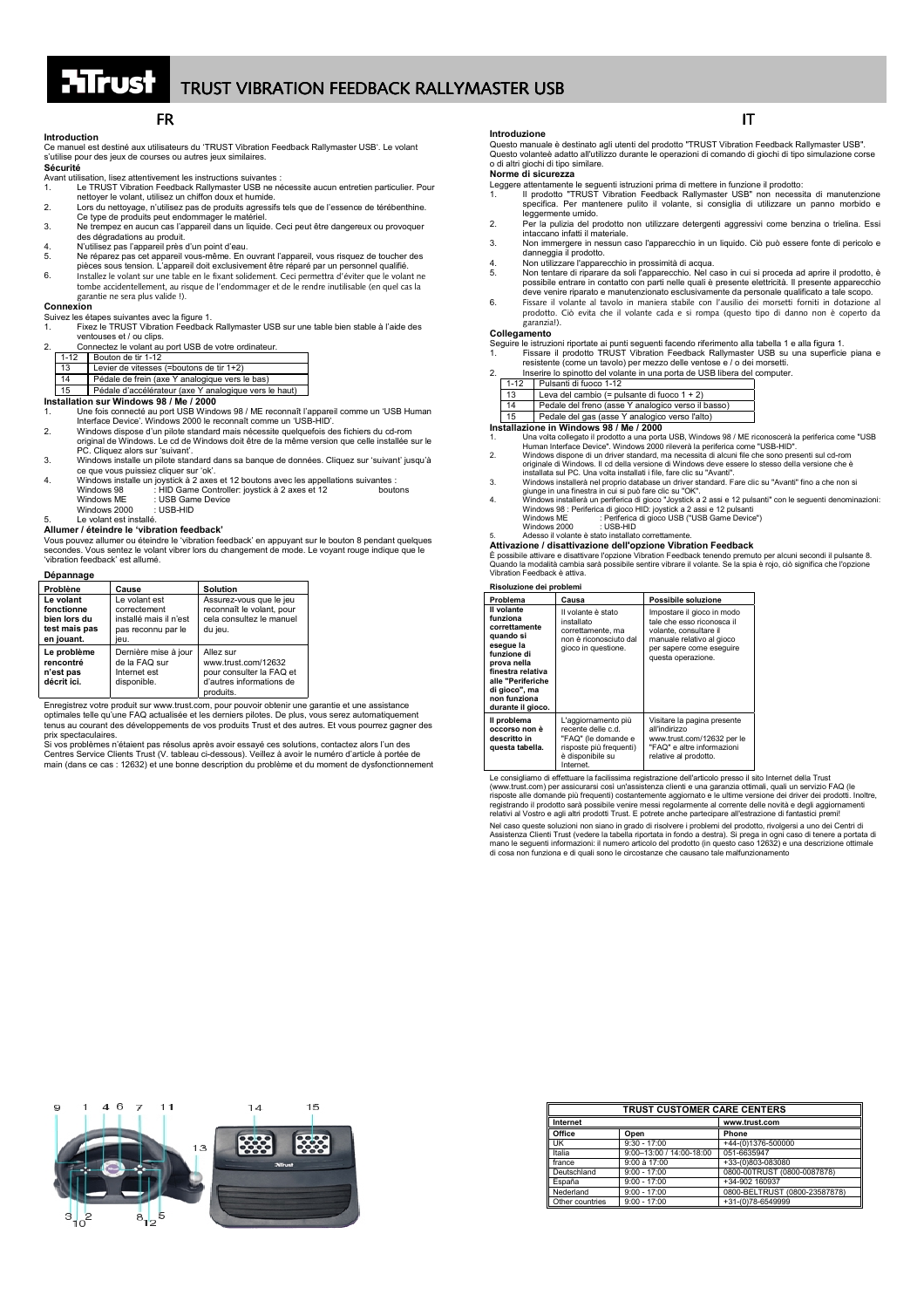## **Introducción**

Este manual va destinado a los usuarios del volante 'TRUST Vibration Feedback Rallymaster USB'. El volante se utiliza en juegos de carrera o en otros juegos similares.

**Normas de seguridad**

- Antes de utilizar el producto, lea detenidamente las siguientes instrucciones: 1. El volante TRUST Vibration Feedback Rallymaster USB no requiere de ningún mantenimiento especial. Para limpiar el volante, utilice un paño suave humedecido.
- 2. No utilice para la limpieza productos agresivos como gasolina o terpentina ya que éstos pueden deteriorar el material de que está fabricado. 3. Por ningún motivo sumerja el aparato en un líquido. Ésto puede ocasionar situaciones
- peligrosas y dañar el aparato.
- 4. No utilice este aparato en lugares húmedos o cerca del agua.<br>5. No repare usted mismo este aparato. Al abrir la caja podría tocar involuntariamente partes<br>que están bajo tensión eléctrica. El mantenimiento de este a
- únicamente por personal cualificado. 6. Fije el volante firmemente a la mesa por medio de las abrazaderas adjuntas. De este modo, evitará una posible caída del volante, lo que puede causar una ruptura del mismo (¡el producto quedará fuera de garantía!).

## **Conexión**

Siga las siguientes instrucciones en combinación con el cuadro y la figura 1. 1. Fije el volante TRUST Vibration Feedback Rallymaster USB a una superficie plana y estable utilizando las ventosas o los sujetadores.

|    | Conecte la clavija del volante al puerto USB de su ordenador. |
|----|---------------------------------------------------------------|
|    | 1-12 Botón de disparo 1-12                                    |
| 12 | Palanca de cambio (= botón de disparo 1+2)                    |

- 13 Palanca de cambio (= botón de disparo 1+2) 14 Pedal del freno (Eje Y analógico hacia abajo) 15 Pedal del acelerador (Eje Y analógico hacia arriba)
- **Instalación en Windows 98 / Me / 2000**

- 1. Windows 98 / ME reconocerá el aparato, una vez instalado al puerto USB, como un 'USB Human Interface Device'. Windows 2000 reconoce el aparato como un 'USB-HID'.
- 2. Vindows dispone de un programa controlador estándar pero, a veces, requiere de algunos<br>ficheros del CD\_Rom original de Windows. El CD-Rom de Windows deberá ser de la misma<br>versión instalada en el ordenador. Una vez inst
- veces como sea necesario hasta que aparezca la opción de hacer clic en 'ok'.
- 4. Windows instala un joystick con 2 ejes y 12 botones denominado así: Windows 98 : HID Game Controller: joystick de 2 ejes y 12 botones Windows ME : USB Game Device
- 

Windows 2000 : USB-HID

5. El volante ha sido instalado. **Encendido y apagado de la función de vibración**

Usted puede activar y desactivar la función de vibración con sólo mantener presionado, por unos<br>segundos, el botón 8. Usted sentirá que el volante vibra al cambiar de un modo al otro. La luz rojo<br>indicará que la función de

### **Resolución de problemas**

| Problema                                                                                                               | Causa                                                                                                             | Posible solución                                                                                                                          |
|------------------------------------------------------------------------------------------------------------------------|-------------------------------------------------------------------------------------------------------------------|-------------------------------------------------------------------------------------------------------------------------------------------|
| El volante<br>funciona bien<br>en la función<br>de prueba del<br>manejo del<br>juego, pero no<br>en el juego<br>mismo. | El volante ha sido<br>instalado<br>correctamente. Sin<br>embargo, el volante<br>no es reconocido<br>por el juego. | Configure el juego de tal<br>forma que reconozca el<br>volante. Consulte en el<br>manual del juego cómo<br>debe proceder para<br>hacerlo. |
| El problema<br>no está<br>contemplado<br>aguí.                                                                         | Última actualización<br>de las FAO<br>disponible en<br>Internet.                                                  | Vaya a<br>www.trust.com/12632<br>para consultar las FAQ y<br>otra información sobre el<br>producto.                                       |

Registre fácilmente su producto a través de www.trust.com, y benefíciese de una óptima garantía y un excelente servicio de apoyo como, por ejemplo, las FAQ más recientes y los últimos controladores. De esta forma además, no sólo se mantendrá informado automáticamente de las mejoras del producto esta forma, además, no sólo se mantendrá informado automáticamente de las mejoras del producto que usted ha comprado y de los nuevos productos de Trust, sino que también tendrá la oportunidad de ganar premios espectaculares.

Si después de haber intentado estas soluciones sigue teniendo problemas, póngase en contacto con uno de los Centros de Atención al Cliente de Trust (ver cuadro abajo a la derecha). En cualquier caso, usted deberá tener a mano: el número del producto (en este caso 12632) y una buena descripción de lo que no funciona y cuándo ocurre precisamente.

## **Wstęp**

Podręcznik ten przeznaczony jest dla użytkowników 'TRUST Vibration Feedback Rallymaster USB'. Kierownica przeznaczona jest do użytku w grach wyścigowych lub innych podobnych grach. **Środki bezpieczeństwa**

Zanim rozpoczniesz korzystanie z urządzenia, przeczytaj dokładnie poniższe wskazówki:

- 1. TRUST Vibration Feedback Rallymaster USB nie wymaga specjalnej konserwacji. Do czyszczenia kierownicy korzystaj z delikatnej, wilgotnej ściereczki.
- 2. Przy czyszczeniu nie korzystaj z silnych środków, takich jak benzyna czy terpentyna. Mogą one zniszczyć materiał.
- 3. Nie zanurzaj w żadnym przypadku urządzenia w cieczy. Jest to niebezpieczne i prowadzi do zniszczenia urządzenia.
- 4. Nie używaj urządzenia w pobliżu wody.<br>5. Nie naprawiai urzadzenia samodzi
- 5. Nie naprawiaj urządzenia samodzielnie. Otwierając urządzenie możesz dotknąć części znajdujących się pod napięciem. Urządzenie to może zostać naprawiane tylko przez wykwalifikowany personel.

## 6. Przytwierdź kierownicę mocno do biurka za pomocą dostarczonych uchwytów. W ten sposób możesz zapobiec ewentualnemu upuszczeniu kierownicy, co mogłoby spowodować jej uszkodzenie (nie podlega gwarancji!).

## **Podłączanie**

Korzystaj z niżej opisanych kroków razem z tabelą oraz rysunkiem 1. 1. Przytwierdź TRUST Vibration Feedback Rallymaster USB do płaskiego, solidnego biurka za

- pomocą przyssawek lub uchwytów. 2. Podłącz wtyk kierownicy do portu USB komputera.
- 

| $1 - 12$ | Przycisk ogniowy 1-12.                  |
|----------|-----------------------------------------|
| 13       | Skrzynia biegów (=przycisk ogniowy 1+2) |
| 14       | Pedał hamulca (analogowa oś Y w dół)    |
| 15       | Pedał gazu (analogowa oś Y w górę)      |

### **Instalacja w Windows 98/ Me/ 2000**

1. Po podłączeniu do portu USB, Windows 98 / ME rozpozna urządzenie jako 'USB Human

Interface Device'. Windows 2000 rozpozna urządzenie jako 'USB-HID'.

- 2. Windows posiada standardowy sterownik, chociaż czasem potrzebuje kilka plików z oryginalnego<br>dysku Windows cd-rom. Dysk Windows musi zawierać tę samą wersję, co zainstalowana wersja<br>w komputerze. Następnie naciśnij 'Dal
- 3. Windows instaluje standardowy sterownik w swojej bazie danych. Kliknij 'Dalej' do momentu, aż będziesz mógł nacisnąć 'OK'.
- 4. Windows instaluje joystick 2-osiowy i 12 przyciskowy w następujący sposób: Windows 98 : HID Game Controller: 2-osiowy, 12 przyciskowy joystick Windows ME : USB Game Device Windows 2000 : USB-HID

## 5. Kierownica została zainstalowana.

## **Vibration feedback: włączanie/wyłączanie**

Vibration feedback można włączyć lub wyłączyć poprzez przyciśnięcie przycisku 8 na kilka sekund. Przy zmianie trybu odczuwane jest wyraźne drżenie kierownicy. Czerwona lampka oznacza włączony tryb v. f..

### **Rozwiązywanie problemów**

| Problem                                                                                                                                 | Przyczyna                                                                                                 | Możliwe rozwiazanie                                                                                                                         |  |
|-----------------------------------------------------------------------------------------------------------------------------------------|-----------------------------------------------------------------------------------------------------------|---------------------------------------------------------------------------------------------------------------------------------------------|--|
| Kierownica<br>działa<br>poprawnie w<br>funkcji testu<br>kontrolera gry,<br>iednak nie<br>działa<br>poprawnie w<br>podczas samej<br>gry. | Kierownica jest<br>dobrze<br>zainstalowana.<br>jednakże gra nie<br>rozpoznaje jej.                        | Ustaw gre w taki sposób, aby kierownica została<br>rozpoznana, skorzystaj przy tym z instrukcji obsługi<br>gry.                             |  |
| Problem nie<br>został tutaj<br>opisany.                                                                                                 | Najnowsze<br>odpowiedzi na<br>najczęściej<br>zadawane pytania<br>znajdują się na<br>stronie w internecie. | Przejdź do www.trust.com/12632, gdzie znajdują się<br>odpowiedzi na najczęściej zadawane pytania oraz inne<br>informacje na temat produktu. |  |

Zarejestruj swój zakup na stronie www.trust.com, dzięki czemu uzyskasz optymalną gwarancję i pomoc, w formie aktualnych odpowiedzi na najczęściej zadawane pytania oraz najnowszych sterowników. Ponadto będziesz automatycznie informowany o wszelkich zmianach odnośnie tego i innych produktów firmy Trust. Można też wygrać jedną ze wspaniałych nagród.

Jeśli żadne z proponowanych rozwiązań nie pomogło w usunięciu problemu Twojego produktu, skontaktuj się z jednym z centrów obsługi konsumenta (Trust Customer Care Centers), patrz poniższa tabela. Zawsze powinieneś przygotować następujące dane: numer produktu (w tym przypadku 12632), dokładny opis problemu oraz sytuacji, kiedy on występuje.



| <b>TRUST CUSTOMER CARE CENTERS</b> |                          |                               |
|------------------------------------|--------------------------|-------------------------------|
| Internet                           |                          | www.trust.com                 |
| Office                             | Open                     | Phone                         |
| UK                                 | $9:30 - 17:00$           | +44-(0)1376-500000            |
| Italia                             | $9:00-13:00/14:00-18:00$ | 051-6635947                   |
| france                             | 9:00 à 17:00             | +33-(0)803-083080             |
| Deutschland                        | $9:00 - 17:00$           | 0800-00TRUST (0800-0087878)   |
| España                             | $9:00 - 17:00$           | +34-902 160937                |
| Nederland                          | $9:00 - 17:00$           | 0800-BELTRUST (0800-23587878) |
| Other countries                    | $9:00 - 17:00$           | +31-(0)78-6549999             |

## ES PLAN AND THE SAME SERVICE SERVICES AND LOCAL CONTINUES. THE SAME SERVICE SERVICE SERVICE SERVICE SERVICE SE